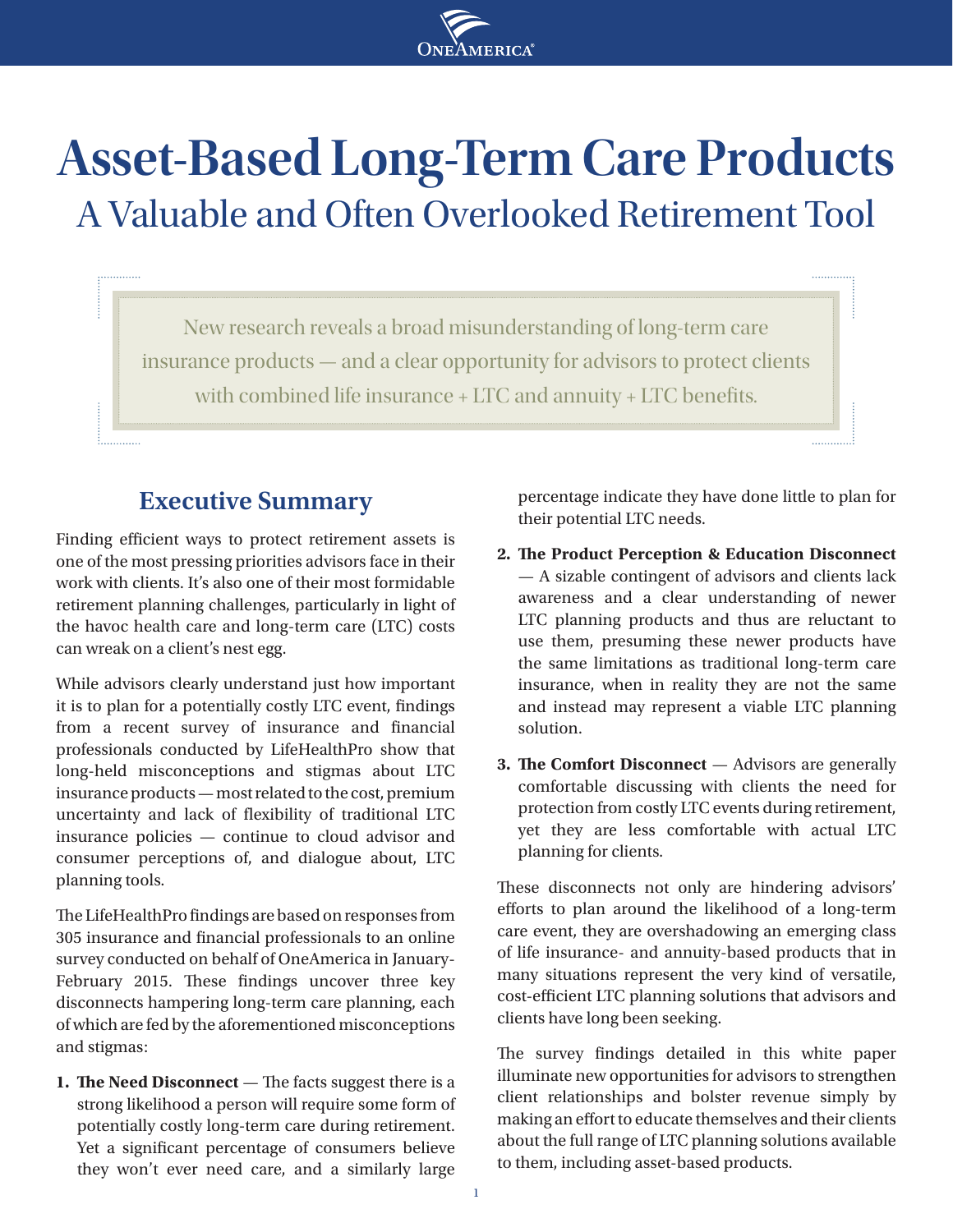

## **I. Long-Term Care Risk: The Gap Between Perception and Reality**

The facts alone make a compelling case for why consumers should consider seeking protection from the potentially irreparable damage a long-term care event or health care crisis during retirement can inflict on a person's nest egg, their retirement income strategy and their overall sense of well-being. Consider the following:

- At least 70 percent of people over 65 will need some form of long-term care services and support at some point in their lifetime, according to longtermcare.gov, a U.S. government website.
- An estimated 58 percent of woman and 44 percent of men will need nursing home care at or after age 65.<sup>1</sup>
- A 65-year-old couple retiring in 2014 will need \$220,000 to cover their medical expenses through retirement.2
- Care costs are increasing steadily. According to one 2014 industry study, the national median monthly rate for assisted living is \$3,500, representing annualized growth exceeding four percent over five years.<sup>3</sup>

However, consumer perceptions appear not to align with the facts, as loudly as they speak to the need for some sort of long-term care planning. For example:

- 32 percent of people over 40 think it is "not too likely" or "not at all likely" they will ever need long-term care. Another 41 percent believe it is only "somewhat likely" they will need care.<sup>4</sup>
- A large proportion of people over 40 underestimate the costs of nursing home care and overestimate the coverage programs such as Medicare provide for a long-term care event. For instance, 44 percent of people 40 and older mistakenly believe that Medicare pays for ongoing care at home by a licensed home health care aide.<sup>5</sup>

Despite the strong likelihood a person will require some form of long-term care, and the potentially high cost of that care, a sizable percentage of consumers believe they won't ever need care. Recent research indicates that just 16 percent of Americans 40 and older report doing "a great deal" or "quite a bit" of planning for their long-term care needs; 65 percent report doing very little such planning or no planning at all.<sup>6</sup>

Fig. 1: When helping clients plan for retirement, how important is it to factor in the potential costs of health care? **0.33%**



**Fig. 2:** During the last 12 months, have you spoken with clients about planning for health care costs during retirement?



Meanwhile, only about 13 percent of individuals in the U.S. carry some form of long-term care insurance.<sup>7</sup>

All of which points to a Need Disconnect between the imperative to plan for the risk of a potentially costly long-term care event, and a general lack of impetus among consumers to actually take planning steps to anion<sub>g</sub> consumers<br>address that risk. **72%**

Survey findings show that, unlike consumers, members **72% 64%** of the advisory community  $-$  insurance and financial professionals — clearly understand the imperative to **64%**  $\frac{1}{2}$   $\frac{1}{2}$   $\frac{1}{2}$   $\frac{1}{2}$   $\frac{1}{2}$   $\frac{1}{2}$   $\frac{1}{2}$ **53%**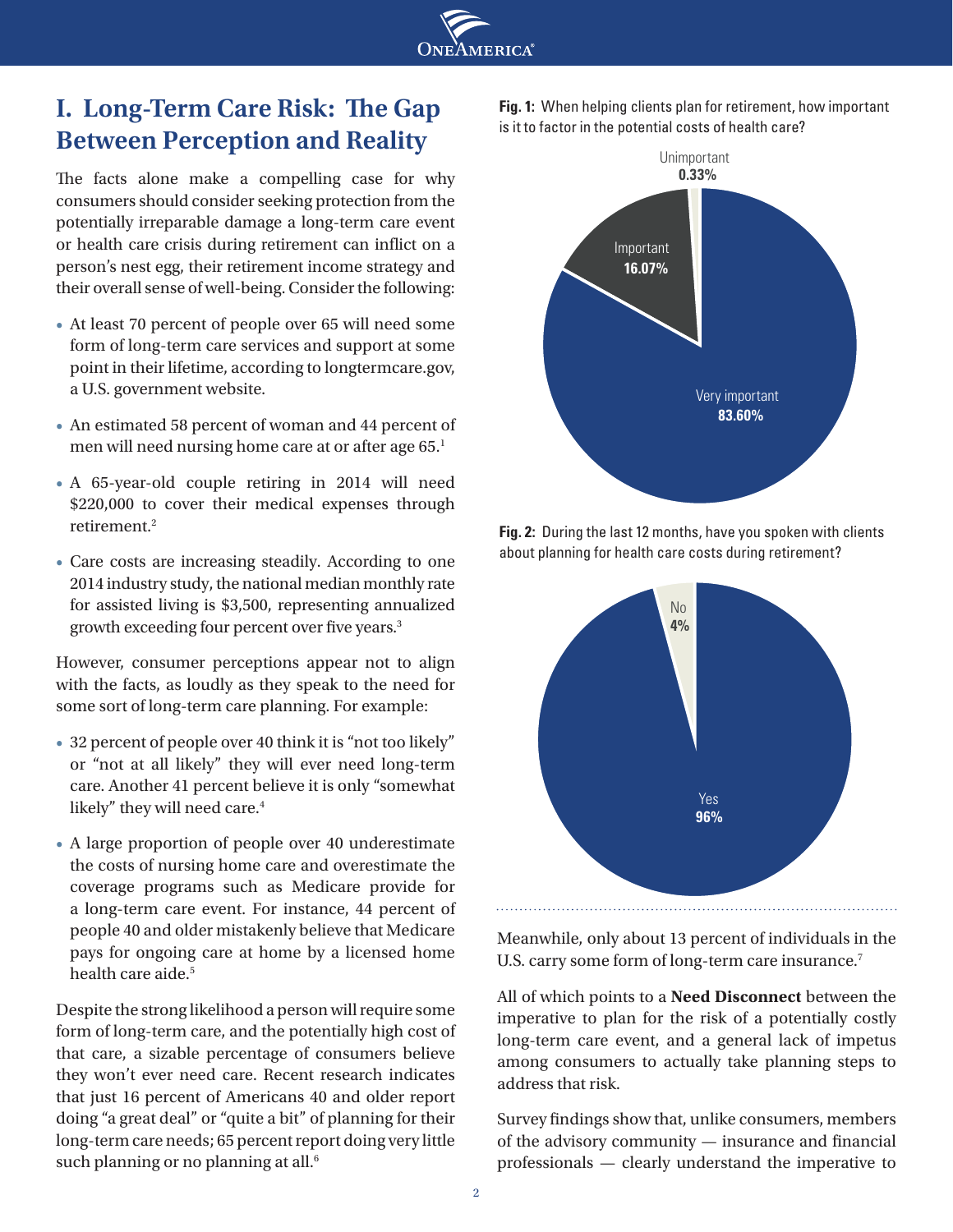

factor health care/LTC costs into retirement planning discussions with clients. Indeed, when asked how important it is for them to factor in the potential costs of health care in helping clients plan for retirement, 84 percent of respondents indicated it's "very important." What's more, the vast majority of respondents — 96 percent — said they have raised the subject of planning for health care costs during retirement with their clients in the last 12 months.

"Advisors are increasingly aware it's a big concern for their mass-affluent clients to understand that health care and long-term care costs during retirement could put a big dent in their nest egg and jeopardize their retirement income if they don't plan," observes Pat Foley, CLU, ChFC, President, Individual Life and Financial Services, OneAmerica companies.

## **II. Asset-Based LTC Products Gain Ground**

Traditionally, stand-alone long-term care insurance was the primary product utilized by advisors to guard against the risk of an LTC event in retirement. However, today's advisors are increasingly looking at expanded alternatives and more efficient solutions to help their clients address that risk, including:

- **Asset-based long-term care products** (also known as hybrid, combination or linked benefit products), which are life insurance policies (such as whole life) or annuity contracts (such as a fixed indexed annuity) that come with a built-in long-term care benefit that allows the contract holder to access the death benefit or contract value to pay for qualifying LTC expenses (distributions that typically come out tax-free to the recipient). Meanwhile, the contract's cash value continues to grow and, if it isn't used to cover an LTC event, it remains in the contract, to eventually transfer to beneficiaries.
- **Life insurance and annuity contracts with standalone optional LTC or chronic illness riders** that, for an additional fee, provide a limited amount of LTC benefits.
- **Traditional stand-alone long-term care insurance policies**, or LTCi, where the contract-holder pays premiums to gain access to benefits for qualifying LTC events.

Today, according to findings from the LifeHealthPro survey, almost two-thirds (64 percent) of advisors offer traditional stand-alone LTCi, while 72 percent offer life **96%** insurance products with an LTC rider and 53 percent offer annuity products with an LTC rider.

Less than half of advisors — 48 percent — sell assetbased life insurance products with LTC benefits; 34 percent offer asset-based annuities with LTC benefits.

**Fig. 3:** Which of the following LTC-related products do you sell? (Select ALL that apply.)

| Life insurance with LTC-related riders           |            |            |
|--------------------------------------------------|------------|------------|
|                                                  |            | 72%        |
| Traditional stand-alone long term care insurance |            |            |
|                                                  | 64%        |            |
| Annuities with LTC-related riders                |            |            |
|                                                  | 53%        |            |
| Life and LTC combination (linked) products       |            |            |
| 48%                                              |            |            |
| Annuity and LTC combination (linked) products    |            |            |
| 34%                                              |            |            |
| Group or worksite LTC                            |            |            |
| 12%                                              |            |            |
| None of the above                                |            |            |
| 8%                                               |            |            |
| 0%<br>10%<br>30%<br>20%<br>40%                   | 50%<br>60% | 70%<br>80% |

Therein lies an opportunity for advisors seeking to differentiate themselves in a crowded marketplace. "By offering asset-based LTC solutions, they can provide clients access to a versatile tool that a majority of their competitors do not currently offer," says Dennis Martin, FSA, FCIA, MAAA, Vice President, Senior Business & **74%** Product Development Officer, OneAmerica companies.

While close to two-thirds of advisors currently sell **66%** traditional LTCi, the options they can offer clients are fewer and typically costlier than in the past. The number **55%** of carriers offering stand-alone LTCi decreased to 16 in 2014 from 45 in 2008.8 **38%**

According to the American Association for LTCi, overall costs for new LTCi coverage in 2014 increased 8.6 percent compared to the prior year. A healthy 55-year old man can expect to pay \$1,060 per year for \$164,000 of potential benefits, compared to \$925 last year.<sup>9</sup> Amid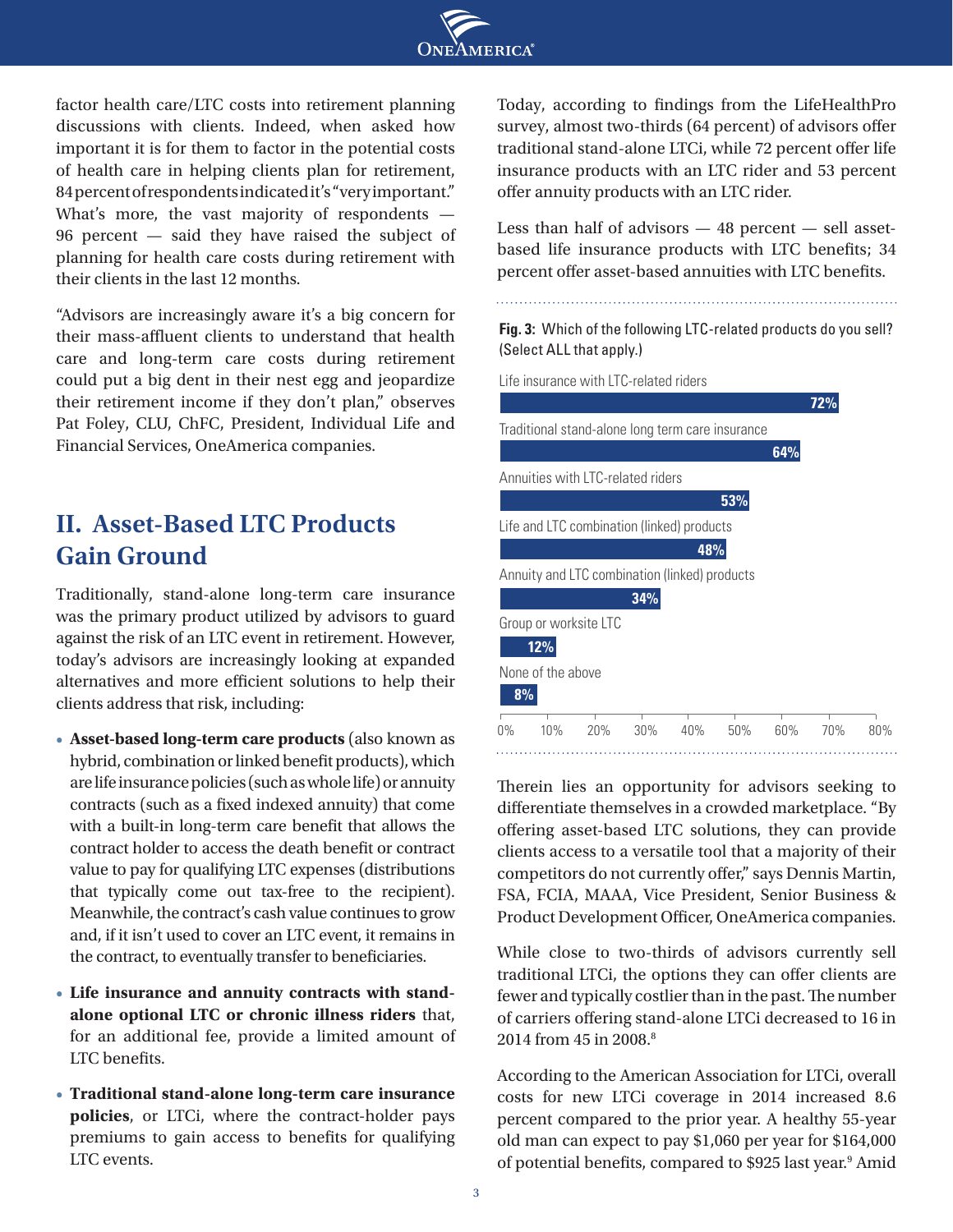

rising premiums and dwindling product options, sales of stand-alone health-based LTCI policies are slumping.<sup>10</sup>

It's a different story for asset-based LTC solutions. An increasing number of carriers are offering a broader range of these products in response to surging demand from consumers. Annual premium for these products increased from \$455 million in 2007 to \$2.6 billion in 2013 on the strength of five consecutive years of double-digit growth. Approximately 98,000 life combination policies were sold in 2013, up 18 percent from the prior year.<sup>11</sup>

"There is much more interest today among advisors and consumers in learning about these asset-based products," says Chris Coudret, CLU, ChFC, Vice President & Chief Distribution Officer for Care Solutions.

## **III. With Asset-Based LTC, Client Awareness is the Advisor's Ally**

Negative perceptions continue to color the view of LTC products. However, if the objections advisors hear most from clients about LTC-related products are any indication, those perceptions are more relevant to traditional LTCi objections than to asset-based LTC products.

The most common objection advisors say they hear from clients when discussing LTC products is that they don't want to pay for something they may not need. Concern the insurance company will raise premiums (rates) is the second-most common objection, followed by a concern that they'll be rejected by the carrier due to health issues.

What these findings suggest is that consumers presume the shortcomings they perceive with traditional LTCi also apply to asset-based LTC solutions. This manifests as a **Product Perception & Education Disconnect**, whereby a significant contingent of advisors and clients lack awareness and a clear understanding of newer LTC planning products and thus are reluctant to use them, assuming these newer products have the same limitations as traditional LTCi.

The reality, however, is that asset-based LTC products include features that allow advisors to address each of these objections. For example:

**Objection: Why should I pay for something I may not need?**

**Fig. 4:** Which of the following objections have you heard from clients when selling LTC-related products?

| Why should I pay for something I may not need?            |     |
|-----------------------------------------------------------|-----|
| 74%                                                       |     |
| I am concerned the insurance company will raise my rates. |     |
| 66%                                                       |     |
| With my health, I will not be approved.                   |     |
| 55%                                                       |     |
| The product is too complicated to understand.             |     |
| 38%                                                       |     |
| The underwriting process is too long and/or invasive.     |     |
| 30%                                                       |     |
| 0%<br>50%<br>10%<br>20%<br>30%<br>40%<br>60%<br>70%       | 80% |

An asset-based product is guaranteed to provide a benefit, whether it's a long-term care benefit while the policyholder is alive or a death benefit that passes to beneficiaries tax-free if the LTC benefit goes untapped. The investment in an asset-based LTC product will pay off one way or another. "It allows you as an advisor to multipurpose the client's money," explains Martin. **9.43%** forted.

#### **Objection: I'm concerned the insurance company will raise my rates.**

Asset-based LTC addresses this objection on two fronts. It can be purchased with a single premium, so concerns **50.17%** about rate increases are moot. Or certain asset-based **40.40%** LTC products come with an annual premium that is guaranteed never to increase.  $\frac{1}{1}$   $\frac{1}{1}$ fichased

#### **Objection: With my health, I will not be approved.**

With asset-based LTC policies, most cases are underwritten with a client phone interview — no medical exams.

#### Objection: The product is too complicated to understand.

Asset-based products are no more difficult to grasp or to explain to clients than most traditional LTCi products.

#### **Objection: The underwriting process is too long and/ 72% or invasive.**  $\mathbf{P}$

Underwriting for asset-based LTC products is performed **72%** on an expedited basis, usually over the phone. $^{12}$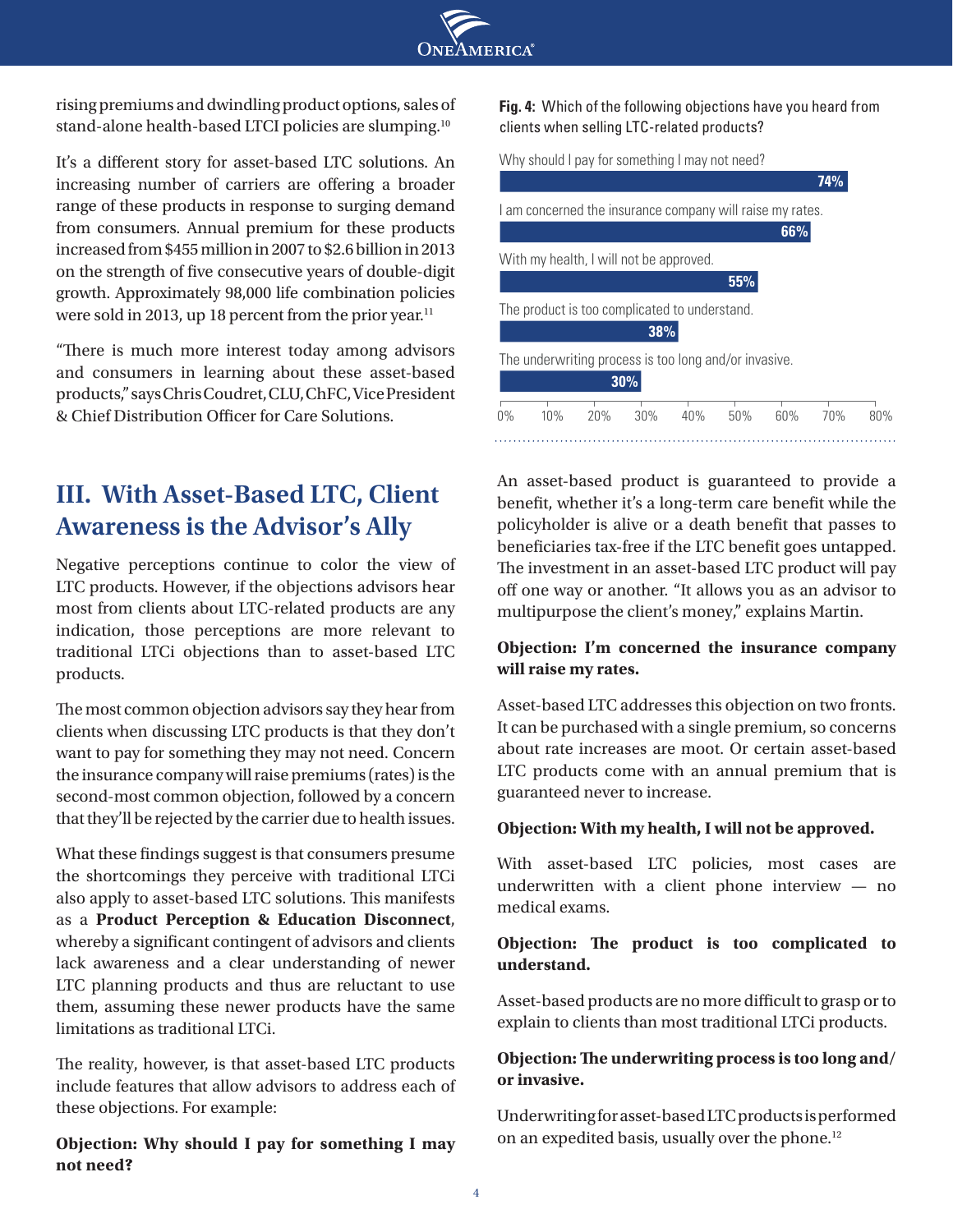

The facts about long-term care costs and need alone (highlighted in Section I) typically aren't enough to overcome the Need Disconnect and the Product Perception & Education Disconnect in order to compel consumers to invest in an asset-based LTC product. However, advisors who can show clients how assetbased products address their key concerns about LTC put themselves in a stronger position to bridge those disconnects and provide their clients with increased protection from a potentially devastating LTC event during retirement.

## **IV. Converting the LTC Discussion Into an Actual Plan**

Advisors are generally comfortable addressing the issue of health care costs and LTC risk during retirement with their clients. However, survey results show they are less comfortable when it comes to the actual process of LTC planning on their clients' behalf — the **Comfort Disconnect**.

Fully 96 percent of advisors responding to the OneAmerica survey indicated they had spoken to their clients about planning for health care costs during retirement (see Figure 2 on pg. 2). Likewise, a large segment of the advisory community also has access to a range of LTC products (see Figure 3 on pg. 3). However, just 50 percent said they are "very comfortable with LTC planning strategies." Another 40 percent indicated they are only "somewhat comfortable" with LTC planning, while nine percent said they are not comfortable with LTC planning.

If advisors aren't fully comfortable with the LTC products available to them, they're less likely to use those products with clients. How, then, to raise the advisory community's comfort level with long-term care planning? What would make them more successful in their LTC planning efforts on behalf of clients?

Figure 6 shows the factors that advisors believe would help make them more successful with their LTC planning efforts.

By putting key concerns to rest, asset-based long-term care products give advisors the additional comfort they evidently need to successfully develop LTC plans for their clients:

- Pay-out to beneficiaries if policy is not used for LTC **38% 38%** expenses? YES. "As a financial professional, it allows you to show clients they own the value in this policy — that **30% 30%** it's an asset on their balance sheet," Coudret explains.
- Products that are simple to explain? YES 0% 10% 20% 30% 40% 50% 60% 70% 80%

**Fig. 5:** How comfortable do you feel with retirement planning **Fig. 5:** How comfortable do you feel with retirement planning strategies that mitigate LTC costs? strategies that mitigate LTC costs?



**Fig. 6:** When recommending an LTC-related product solution to clients, which of the following factors would help you to clients, which of the following factors would help you be more successful? **Fig. 6:** When recommending an LTC-related product solution